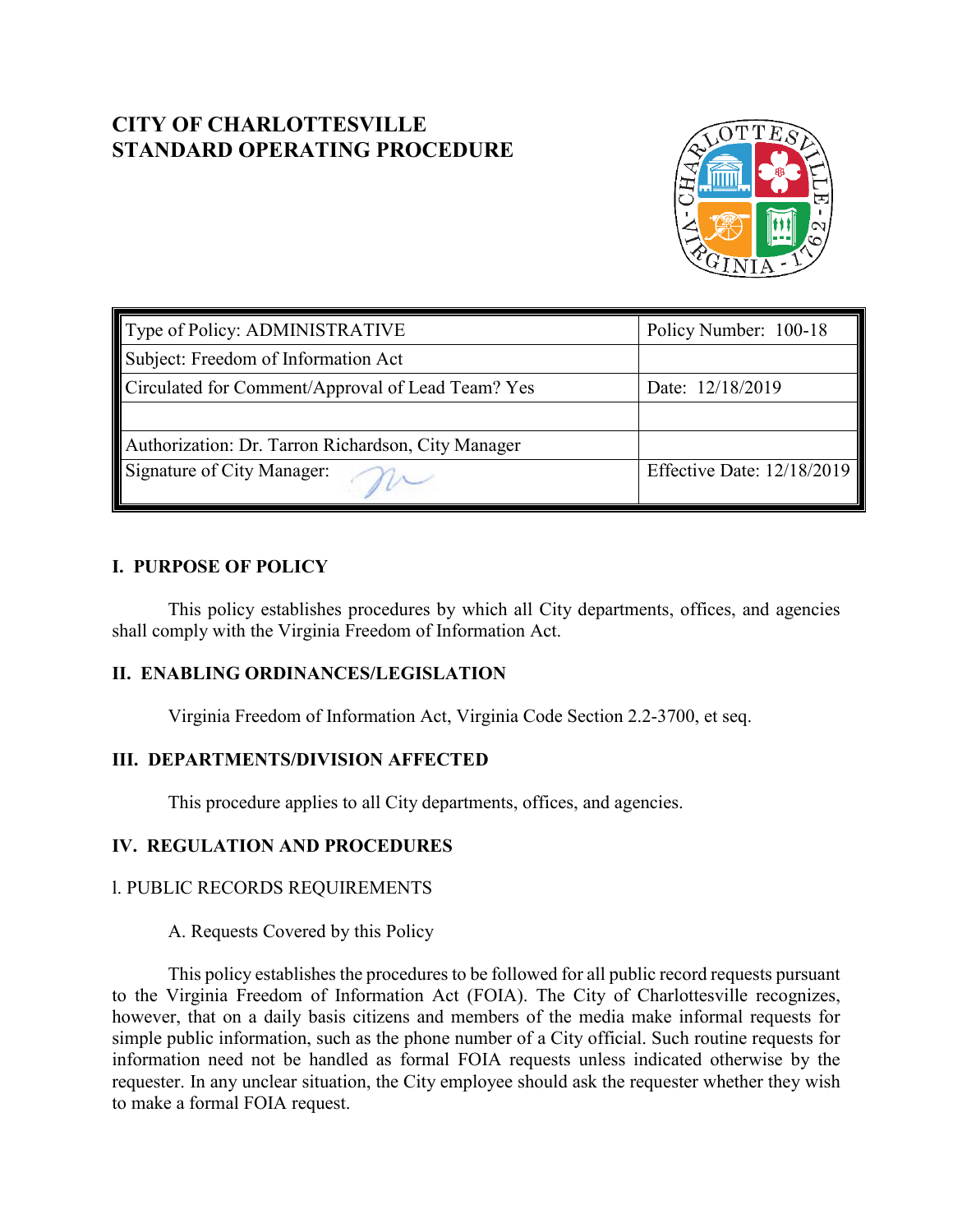### B. Scope of FOIA's Public Record Requirements

#### 1. Public Record Requirements

As a public body, the City of Charlottesville must provide Virginia citizens, newspapers and magazines with circulation in Virginia, and television and radio stations broadcasting in or into Virginia the opportunity to inspect and copy public records unless a statutory exemption applies. FOIA does not require public bodies to create new public records, compile or summarize data, or provide pure information in response to any request. Rather, public bodies must make existing public records open for inspection and copying when those records have been identified with reasonable specificity.

2. Definitions under FOIA for Public Record Requests (Not Meetings)

A "public record" is any writing or recording, regardless of whether it is a paper record, an electronic file, an audio or video recording, or in any other format, that is prepared or owned by, or in the possession of a public body or its officers, employees or agents in the transaction of public business.

A "public body' for purposes of this policy means the Charlottesville City Council, Planning Commission, Board of Zoning Appeals, and all other City boards, commissions, and authorities; each department of the City; constitutional officers of the City; and all committees or subcommittees created by the City Council to perform delegated duties of the Council or to advise the Council. Committees or subcommittees whose membership includes at least two members of the public body shall automatically constitute a public body.

### C. Certain Records Exempt from FOIA

All public records are presumed to be open, and may be withheld only if a specific, statutory exemption applies. Although FOIA provides numerous statutory exemptions that may be exercised by the City, those most often relevant to the City are the following:

1. Personnel records containing information concerning identifiable individuals (Virginia Code §2.2-3705.1). This exemption does not apply to the individual who is the subject of the personnel records.

2. Certain criminal investigative, prosecutorial, and noncriminal records maintained by law enforcement agencies (§2.2-3706).

3. Certain investigative, personally identifiable, and other information maintained by the Department of Social Services (§2.2-3705.5).

4. Closed meeting materials that have been recorded or compiled exclusively for use in a lawfully held closed meeting (§2.2-3705.1 (5)).

5. Records relating to the negotiation and award of a contract, prior to a contract being awarded 2.2-3705.1 (12)).

6. Records subject to attorney-client privilege (§2.2-3705.1 (2)) or attorney work product  $(\S$  2.23705.1 (3)).

7. Working papers and correspondence of the City Manager (§2.2-3705.7(2)).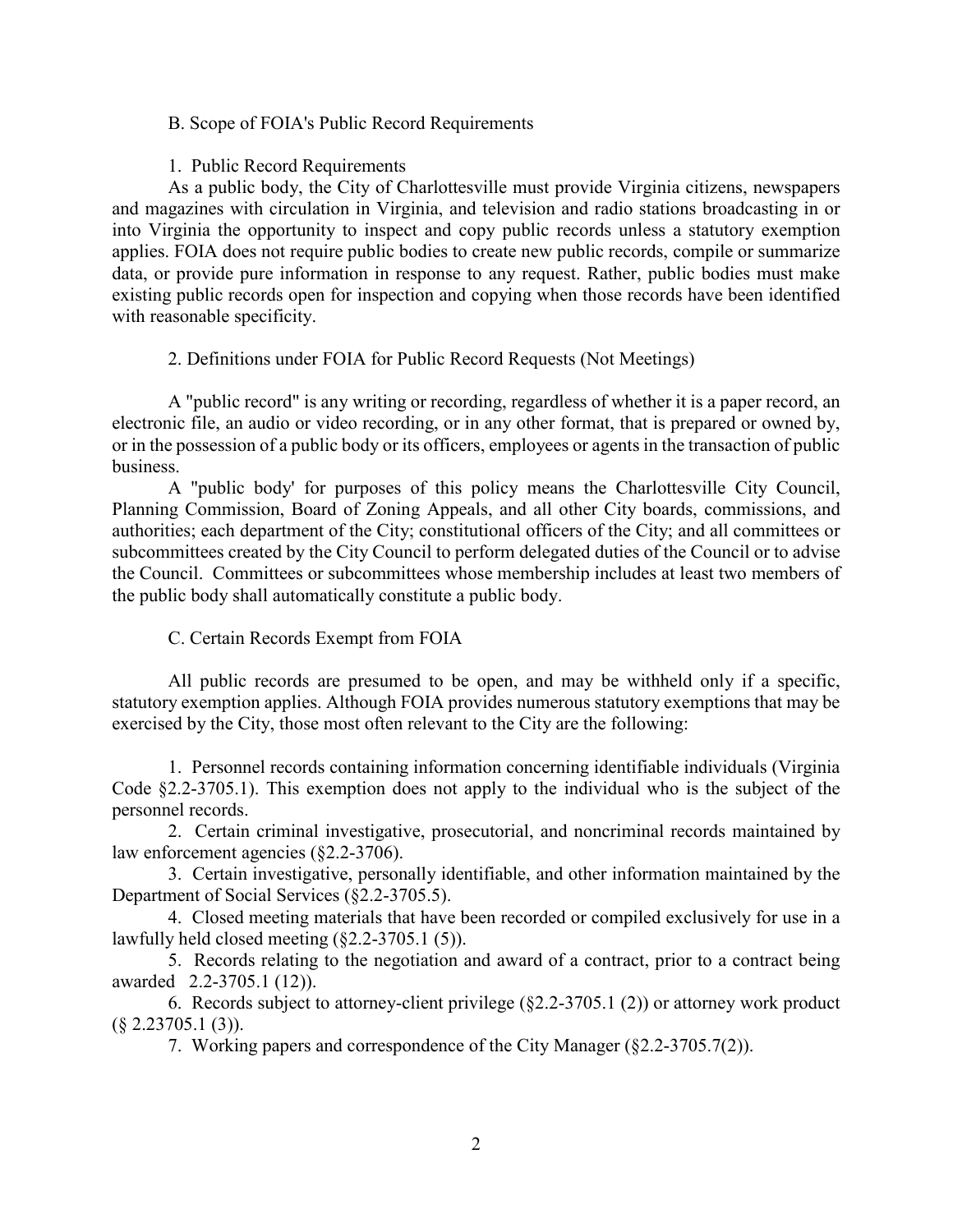#### 2. REQUESTS FOR PUBLIC RECORDS

#### A. Positions Responsible for FOIA Compliance

1. Department Directors. Department directors shall designate an employee who will be primarily responsible for receiving and responding to FOIA requests. Department directors shall be responsible for ensuring that responses to FOIA requests comply with FOIA and this policy.

2. Director of Communications. The Director of Communications serves as the City's FOIA Officer pursuant to Virginia Code Section 2.2-3704.2. All FOIA requests should be immediately forwarded to the Director of Communications. The Director of Communications will contact the appropriate Department Head(s) to obtain the documents necessary to fulfill the request. The Director of Communications will contact the City Attorney's Office about any possible statutory exemptions that could apply to requested records or any other legal questions they may have.

3. City Attorney's Office. All employees responsible for responding to FOIA requests shall consult with the City Attorney's Office on any question regarding the legal requirements of FOIA. Before denying any request for records based on a statutory exemption, the Director of Communications must consult the City Attorney's Office to ensure compliance with FOIA.

4. All Employees. All other employees receiving a FOIA request should follow the procedures of their department to ensure that the request is referred promptly to the appropriate, designated individual within the department.

#### B. Format of Requests

1. Eligibility. Any Virginia citizen, newspapers and magazines with circulation in Virginia, and television and radio stations broadcasting in or into Virginia may request public records simply by asking for records by U.S. mail, fax, e-mail, in person, or over the phone. The requester need not mention FOIA or state that they are making a FOIA request. Virginia citizenship will be satisfied by providing documentation requested by the Director of Communications. In no event shall a City employee seek information regarding U.S. citizenship or immigration status in order to respond to a FOIA request.

2. Reasonable Specificity. The request must identify the records being sought with "reasonable specificity." This does not mean that the requester must specify the volume, number, or location of the records, but simply that the request must be specific enough for the City to identify and locate the records.

3. Clarification. City staff should understand that a requester may not be required to disclose the reason for their request. Staff may, however, ask any questions needed to provide the requester the desired records, clarify the request, or attempt to reach a reasonable agreement about a response to a large request.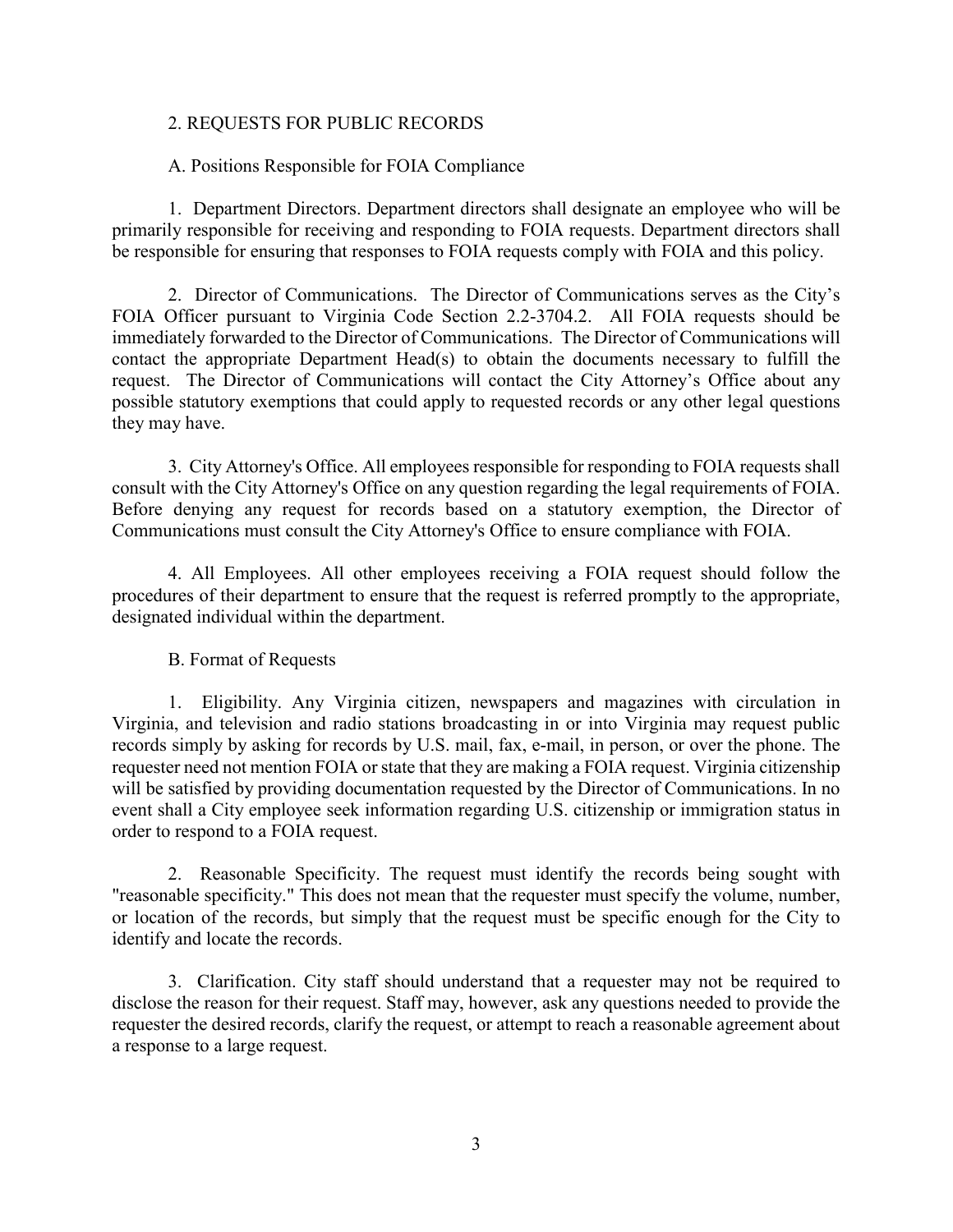#### 3. RESPONSES TO REQUESTS FOR PUBLIC RECORDS

#### A. Timeframe and Basic Requirements for Responses

1 . Timeframe. The City must respond to a FOIA request within five (5) working days of receiving it. The five-day period does not include weekends or holidays. The five-day period begins on the first working day following the day the request is received by the employee and ends at the close of business on the fifth working day. Any time that elapses between the time the requester is notified of an advance cost determination pursuant to the procedures detailed below and the time the requester responds to that notice shall not be counted in calculating the five working days.

2. One of Five Basic Responses Required. By the fifth working day following receipt of a request, the Director of Communications must provide at least one of the following responses:

a. The records shall be made available to the requester.

b. The requested records will be entirely withheld because their release is prohibited by law or because FOIA gives their custodian discretion to withhold them. A written explanation identifying with reasonable particularity the volume and subject matter of the withheld records and with respect to each category withheld, referencing the code section containing the specific applicable exemption(s), shall be included.

c. The requested records will be provided in part and withheld in part because the release of part of the records is prohibited by law or the custodian has exercised his discretion to withhold a portion of the records. A written explanation identifying with reasonable particularity the subject matter of the withheld portions and referencing, with respect to each category of withheld records, the specific code section(s) which authorize the withholding of records, shall be included.

d. The requested records cannot be found or do not exist (the City does not have the records requested). However, if staff knows that another public body does have the requested records, contact information for the other public body must be included in the response.

e. The City cannot determine the status of the records within the five-day period, or it is practically impossible to provide the records within the five-day period. If so, staff shall describe briefly the specific conditions which make a response within the five-day period impossible. In addition, within seven (7) additional working days following the provision of this response, the City must provide one of the substantive responses in paragraphs (a) through (d) above.

3. Other Agreements. The above timing requirements will not apply if the Director of Communications and the requester reach an agreement that the records will be provided later than 5 working days after receipt of the request. In such cases, the Director of Communications must document the agreed upon date for providing the records.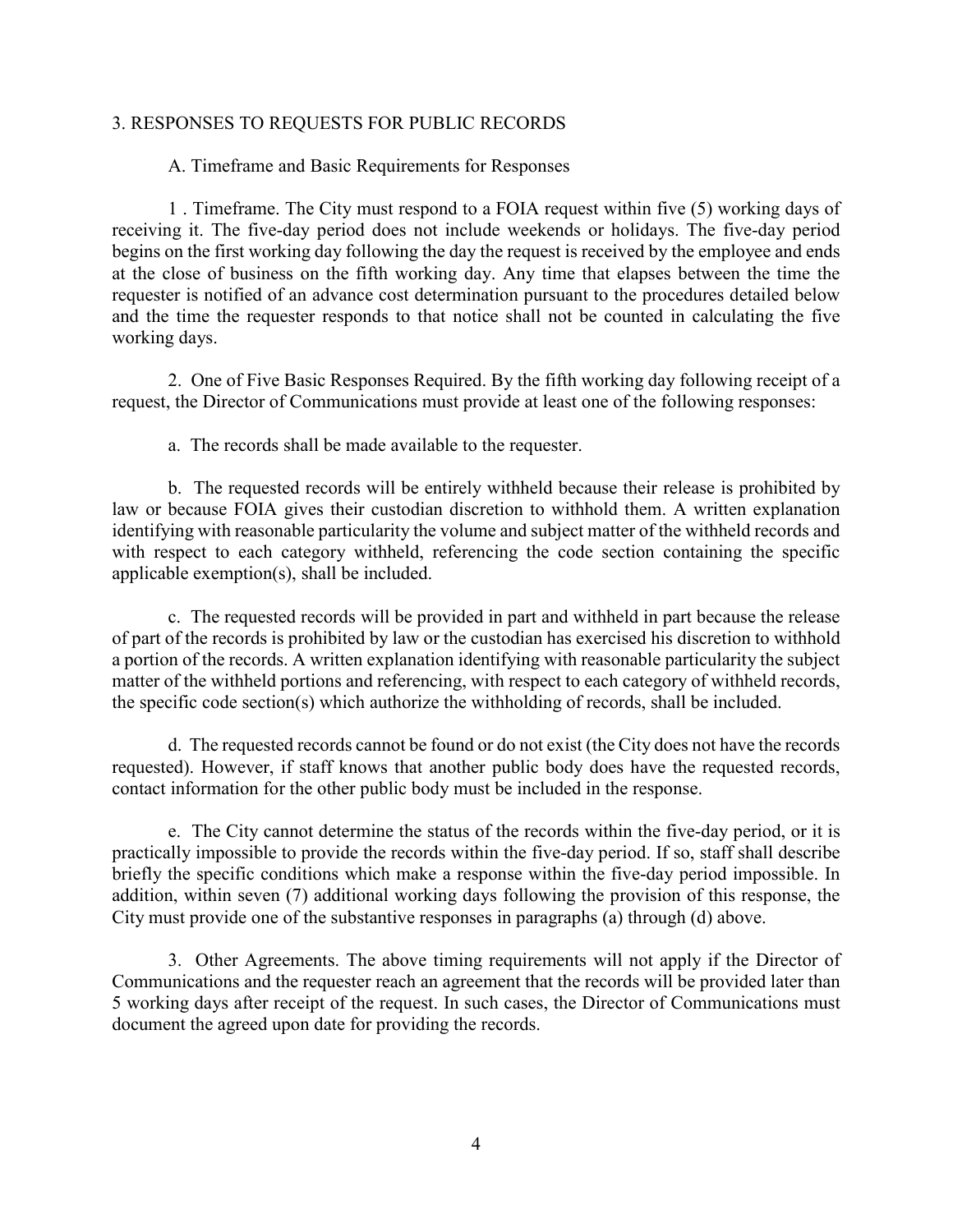#### B. Format and Provision of Records

1. Provision of Records (Not Electronic Records). Nonexempt public records will be made available for inspection at City Hall during regular business hours. If the requester wishes to have a copy of the records, the Office of Communications will make the copies available for pick-up at City Hall during regular business hours or if the records are not voluminous, mail them to the requester by first-class mail or by electronic mail.

2. Provision of Records (Electronic Records). Individuals may request copies of any nonexempt public records maintained in an electronic format by the City. Such records shall be reproduced in any tangible medium or format identified by the requester that is regularly used in the ordinary course of business by the City, including posting the records on a website, burning them to a CD, or delivering the records in a personal document format (pdf) through an electronic mail address provided by the requester.

The requester may choose to receive non-exempt electronic records in any format used by the City in the regular course of business. For example, if the requester is requesting records maintained in an Excel database, the requester may elect to receive those records electronically, via e-mail or on a computer disk, or to receive a printed copy of those records.

#### C. Costs for Providing Records

1. Basis for Costs. FOIA allows public bodies to make reasonable charges not to exceed the actual costs of responding to FOIA requests in order to ensure that taxpayer funds are used appropriately for public purposes. Specifically, FOIA permits charging requesters for the staff time spent "accessing, duplicating, supplying, or searching for the requested records," and for the costs directly related to supplying the records, such as photocopying costs. Staff time spent on reviewing documents for exclusion pursuant to a FOIA statutory exemption may be charged pursuant to the Virginia Supreme Court's decision in American Tradition Institute v. The Rector and the Visitors of the University of Virginia. In addition, the City may not impose any "extraneous, intermediary or surplus fees or expenses to recoup the general costs associated with creating or maintaining records or transacting the general business of the public body."

2. Particular Charges. The following costs will apply to the provision of records:

a. Copies of documents and print-outs from electronic documents: Five (5) pages or fewer: no charge. Six (6) or more pages: a \$.08 per page charge shall be assessed on the sixth and subsequent pages.

b. Staff time: When 15 minutes or more of staff time is required to access, duplicate, supply, or search for the requested public records, the requester will be charged for the actual time spent by City staff calculated in fifteen minute increments. For example, a response that requires 30 minutes of staff time to retrieve and photocopy documents will incur a charge for 30 minutes, and a response that requires 1 hour of staff time will incur a charge for 1 hour. These charges will reflect the employee's base hourly rate of pay.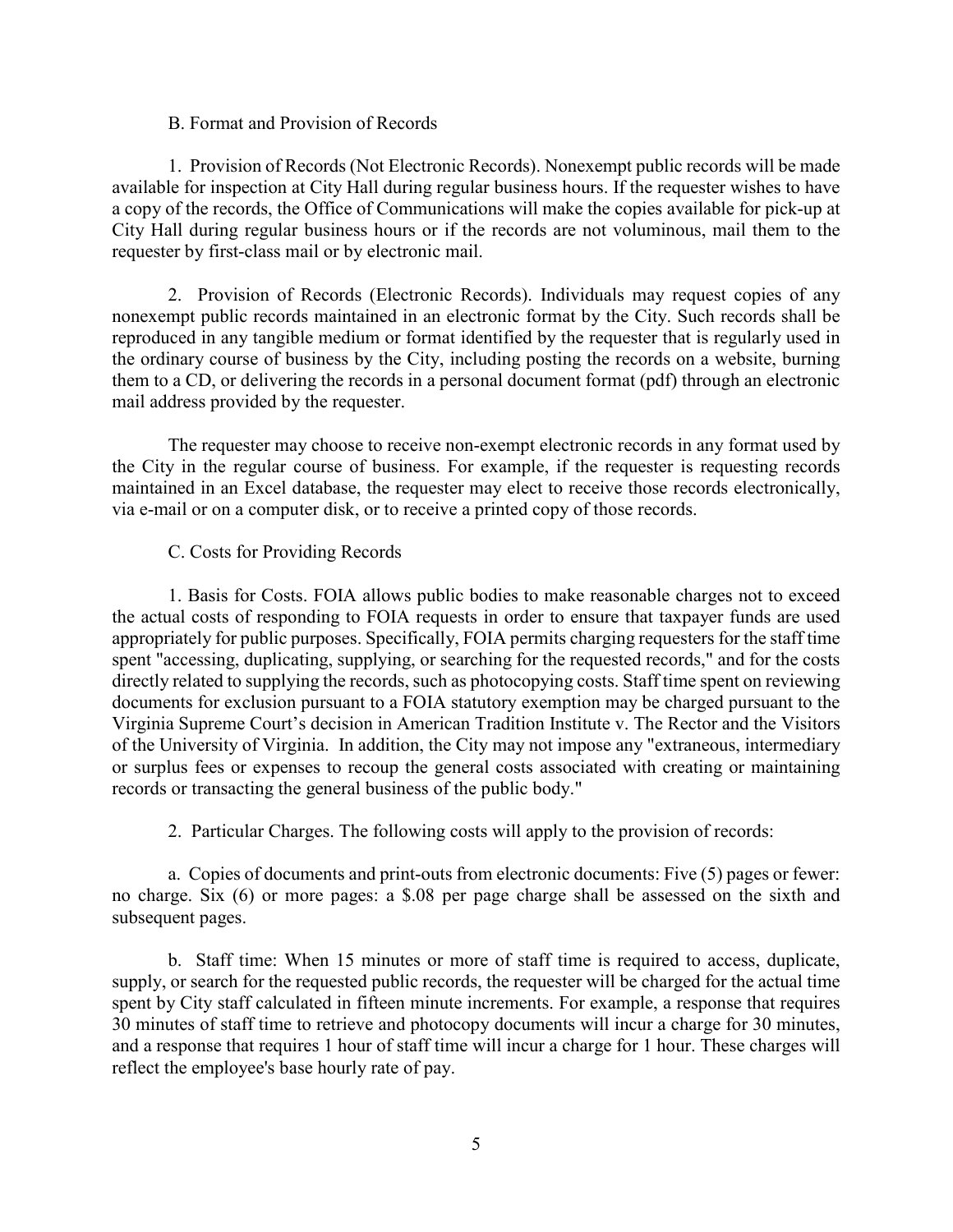c. Materials: For responses provided in an electronic medium, the City will charge the cost of the medium (i.e. CD, DVD, etc.).

3. FOIA Payment Accounts. Payment for FOIA requests may be made by check payable to the City of Charlottesville. Payments shall be made at the Office of the City Attorney. The City Attorney's Office will be responsible for depositing all payments received for FOIA requests with the Department of Finance.

4. Estimates and Deposits. If the requester has asked for an advance determination of the cost of their request, the City shall prepare an estimate and provide it to the requester before proceeding with the request. No further action on the request will be taken on the request, and the five working day period will be suspended, until the requester asks the City to proceed after receiving the estimate. If the cost to fulfill a request is expected to exceed \$200.00, the City will, before continuing to process the request, require the requester to agree to payment of a deposit not to exceed the amount of the advance determination. The deposit shall be credited toward the final cost of supplying the requested records. No further action shall be taken until the requester responds, and the requester must agree to pay the estimated amount before any further processing of the request is performed. The five working day period will be suspended until the requester pays the estimated amount. If money is owed from a previous FOIA request that has remained unpaid for more than 30 days, the City may require payment of the past-due bill before it will respond to a new FOIA request.

5. Questions about Permissible Charges. Questions regarding the permissibility of charges should be referred by the Director of Communications to the Office of the City Attorney.

#### 4. COUNCIL BOARDS AND COMMISSIONS

### A. Notice

1. Staff Liaisons. Every City Council appointed City Board or Commission will have one full-time employee designated to serve as a staff liaison to the board or commission. The City Manager shall designate the appropriate City Department to provide services to the Board or Commission. The staff liaison shall be designated by the Department Director.

2. Public Notice Requirements. FOIA requires that notice of every Board or Commission meeting be posted both physically and on the City's website. The notice must include the date, time, and location of the meeting.

3. Posting Requirements. The staff liaison shall post a paper notice of the Board or Commission meeting on the public meeting notices wall located in the hallway next to the Neighborhood Development Services Department on the second floor of City Hall. The paper notice shall be posted at least three business days before the date of the meeting.

4. Website Requirement. The staff liaison shall also publish a notice on the City's website calendar at least five business days before the Board or Commission meeting. The website